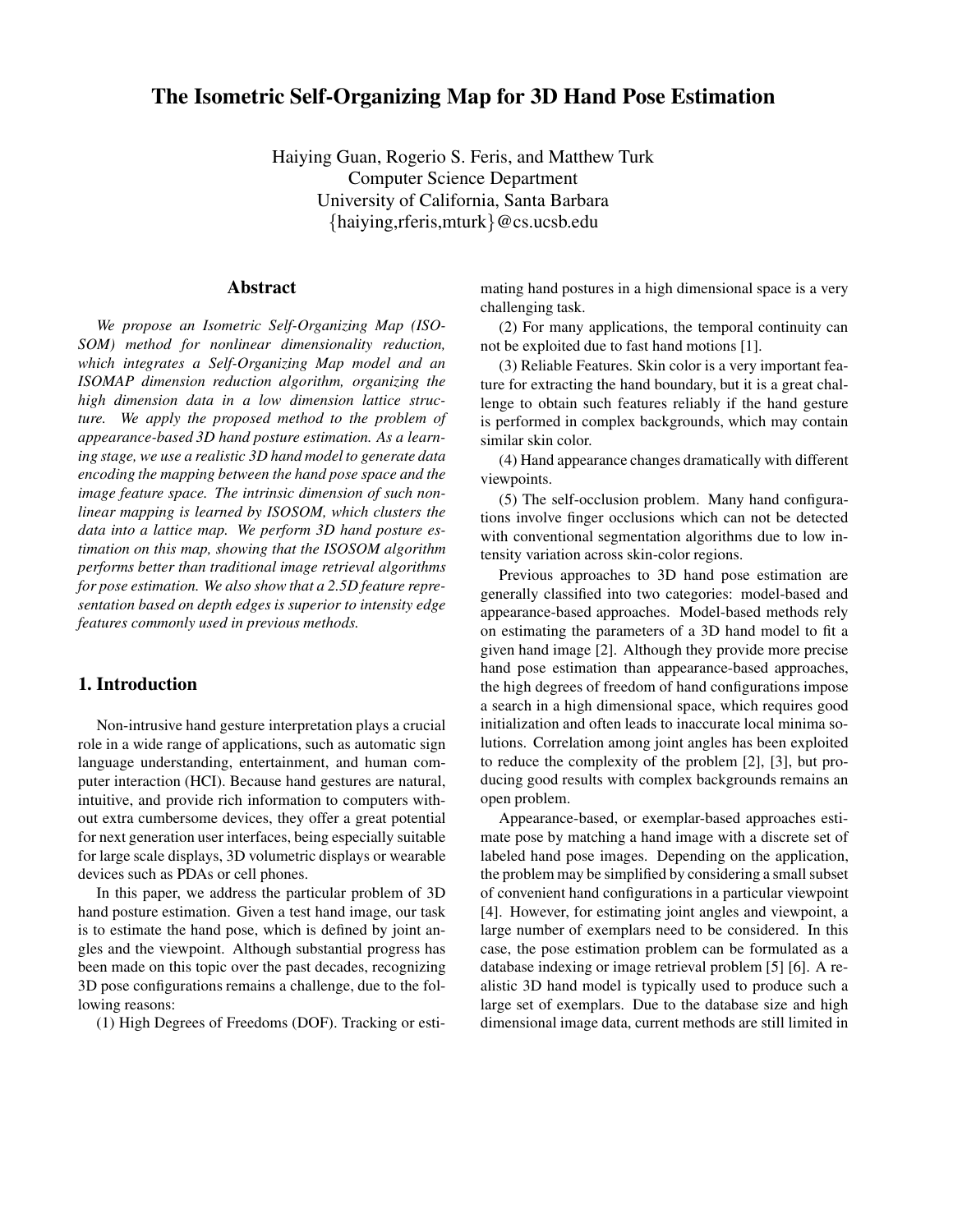recognition accuracy and efficiency.

In this paper, we formulate hand pose estimation as a non-linear mapping problem between the hand pose space and the image feature space. Similar to appearance-based approaches, we use a 3D realistic hand model to generate synthetic images with associated pose ground truth, encoding a smooth, non-linear mapping in a high dimensional space. We then learn an organized structure of this mapping in a low dimensional manifold, by using a novel nonlinear dimensionality technique which we call Isometric Self-Organizing Mapping (ISOSOM). Our algorithm combines Kohonen's self-organizing maps [7] with ISOMAP dimension reduction algorithm, so that samples are clustered according to their geometric distance on the manifold. Hand pose retrieval is performed on the low dimensional space learned by ISOSOM. In contrast to current appearance-based approaches, which represent each exemplar as an isolated item in the database, ISOSOM reduces the information redundancy by clustering similar vectors generated by similar poses together. This avoids the exhaustive search in the whole database, leading to better results.

The choice of features is also extremely important for the performance of hand pose estimation. Previous methods tend to rely on intensity edges, which are limited to capture important shape boundaries (due to low-contrast variation across skin-color regions). In addition, many unwanted edges due to background clutter and texture (e.g., wrinkles and nails) are detected. To handle this problem, we adopt a 2.5D hand representation based on depth edges, which are captured with a multi-flash camera [8][9].

This paper is organized as follows: in Section 2, we propose the ISOSOM algorithm for clustering and non-linear dimensionality reduction. Section 3 shows how our algorithm can be used to learn a low-dimensional mapping between hand poses and image features, in order to achieve improved hand pose estimation. Section 4 describes our 2.5D feature representation based on depth edges and a shape context descriptor. Experimental results are shown in Section 5. Finally, conclusions are given in Section 6.

## **2. Learning with ISOSOM**

Tenenbaum's ISOMAP [10] algorithm extracts meaningful dimensions by measuring the distance between data points in the geometric shapes formed by items in a nonlinear data set. It builds a distance graph, which describes the approximate geometric distance on the samples' manifold. The algorithm estimates and preserves the global geometry to avoid the feature vectors' mixed-ups in low dimension space by classic MDS algorithm.

Kohonen's [7] Self-Organizing Map (SOM) is an unsupervised clustering algorithm for dimensionality reduction, which is an effective tool for the visualization of high di-



**Figure 1. The Isometric Self-Organizing Map**

mensional data in a low dimensional (normally 2D) display. It is used to build a mapping from high dimension space to 2D visualization space by preserving the topological order of the data, while at the same time clustering similar samples. Although the input dimension of SOM could be very high, the SOM is more efficient for data samples with low intrinsic dimension.

Based on the ISOMAP and SOM algorithms, we proposed an ISOmetric Self-Organizing Mapping algorithm (ISOSOM). Figure 1 illustrates an intuitive depiction of the ISOSOM; a more detailed description of the algorithm follows below. Firstly, the data samples in the high dimensional input space  $X$  are mapped into to the low dimensional intermediate space *Y* by the ISOMAP algorithm (see Alg. 1, Part (I)). Then the data samples in the intermediate space *Y* are used as the training samples of the SOM algorithm to learn the organized structure, the ISOSOM neuron map, in the same or even lower dimension space *Z* (Alg. 1, Part (II)). Similar to the map structure of SOM, the ISO-SOM map is formed by a set of processing units, called neurons, organized in the space *Z* with a lattice *A*. The neurons are connected with their neighbors on the lattice. Each neuron  $a_i$  is labeled by an index  $i \in \{1 \dots size(A)\},\$ and has reference vectors  $Y_{a_i}$  attached, which is projecting back into the input space *X* and associated with another vector  $X_{a_i}$  by inverse mapping from *Y* space to *X* space (Alg. 1, Part (III)). In the retrieval stage, the best matching unit (BMU) is the closest neuron on the ISOSOM map to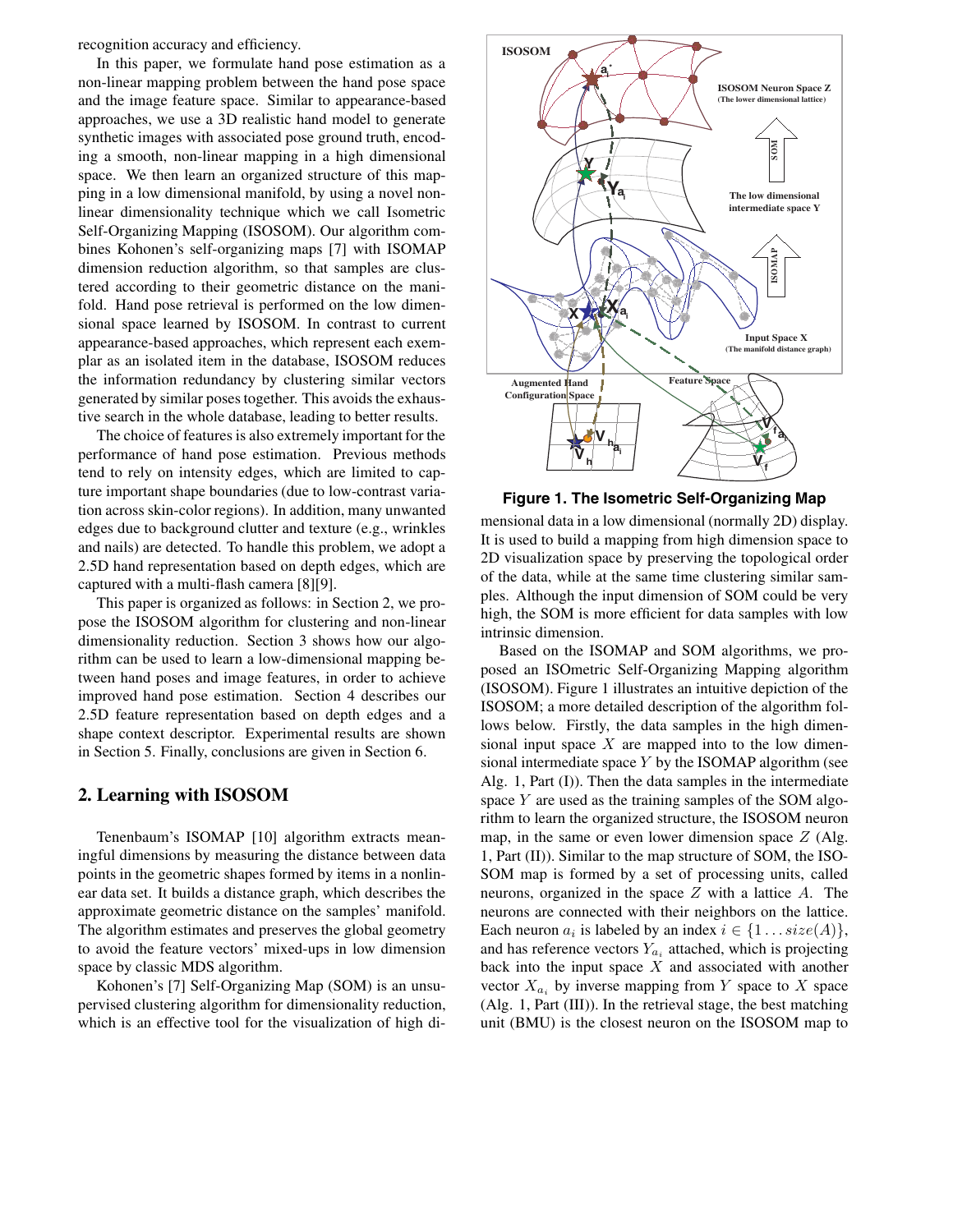the query vector (Alg. 1, Part (IV)). In our hand estimation case, the input vector  $X_a = [V_h, V_f]$  is formed by the hand configuration vector  $V_h$  and the feature vector  $V_f$ .

## **Algorithm 1** The Isometric Self-Organizing Map

**(I) ISOMAP** Construct a distance graph *G* of the manifold over all data points in input space *X* by adding an edge between two nodes *i* and *j*, if *i* is one of the *k* nearest neighbors of *j*. The cost of the edge is measured by the Euclidean distance of *i* and *j*. On the graph, the distance of any two nodes is defined by the cost of shortest path between them. The low dimensional embedding is constructed by classic MDS algorithm through the mapping from the high dimension input space  $X$  to the low dimension intermediate space *Y* [10].

**(II) SOM** The data samples in the intermediate space *Y* is used for the SOM training. The initial vector values associated with neurons on the ISOSOM map could be linearly interpolated along the subspace spanned by the principal eigenvectors of the data samples. In each training step, we randomly choose a sample vector *y* from the training samples, and the response of a neuron to the vector *y* is determined by the comparisons between  $y$  and the reference vector  $Y_{a_i}$  of each neuron with the geometric distance defined by the distance graph. The Best-Matching Unit (BMU) is defined as the winner neuron  $a_i$  which has its reference vector  $Y_{a_i}$  closest to the given input *y*. After obtaining the BMU, its prototype vectors  $Y_{a_i}$  of the ISOSOM and its topological neighbors are updated and moved closer to the input vector *y* [7].

#### **(III) Inverse Mapping from** *Y* **space to** *X* **space**

Because the ISOMAP algorithm is a nonlinear mapping algorithm, given a vector  $y$  in the intermediate space  $Y$ , it is hard to find its exact inverse mapping in input space *X*. Thus, we find the close points of *y* in the sample set,  $y_1, \ldots, y_k$ , and approximate its inverse mapping *x* with those points' inverse mapping  $x_1, \ldots, x_k$  by the distance preserving method such as the nearest neighbor or the similar method as Locally Linear Embedding(LLE). Thus, every neuron  $a_i$  in the ISOSOM has a vector  $X_{a_i}$  associated with it. **(IV) ISOSOM Retrieval**

Given a query vector with full components or partial components with the mask *w*, the similar neurons are found and sorted by the similarity measurement described below:

$$
Top.N.BMU = \underbrace{arg \, top \, N \, min}_{\forall a \in A} Distance(w(x_a), w(x)) \tag{1}
$$

where  $w(x_a)$  is the mask function defined by W representing the existing components. For example, for the input  $x_a = (x_{a1}, \ast, x_{a3})'$ ,  $W = (1 \ 0 \ 1)'$  (where "0" is indicated by the missing components " $\ast$ ")  $W = (1, 0, 1)'$  (where "0" is indicated by the missing components " \* " ), and  $w(x_a) = W \cdot x_a = (x_{a1}, \cdot, x_{a3})'$  (we don't care the second component).

Intrinsically, ISOSOM utilizes the geometric distance to perform the nonlinear dimension reduction. This geometric distance is defined by the metric relationship between samples and preserves the relationship of the samples in high dimension space. In the SOM learning process, this relationship is also preserved in the ISOSOM map's organized neuron structure, where similar neurons are closer to each other in the grid than dissimilar ones. Thus ISOSOM follows better the topology of the underlying data set and preserves the spatial relationships in high dimensional input space *X* to the low dimension ISOSOM lattice map.

### **3. ISOSOM for Hand Pose Estimation**

We model the hand as a 3D articulated object with 21 DOF of the joint angles [2] and six DOF of global rotation and translations  $\frac{1}{1}$ . A hand configuration is defined by these 21 joint angle parameters. A hand pose is defined by a hand configuration augmented by the three global rotation parameters. Given a hand image, our task is to output the corresponding hand pose, that is, the hand configurations with the three global rotation parameters. The retrieval is considered successful if at least one of the candidates in the top *N* matches is sufficiently close to the ground truth (similar to [11]). If *N* is small, with additional distinguishable contextual information, it may be adequate for automatic initialization and re-initialization problems in hand tracking systems, where the correct estimation could be found and the incorrect ones could be eliminated in later tracking.

Due to occlusions, the different hand configurations could be rendered to the same image. In such cases, many hand configuration vectors could generate one hand image, so that the mapping along this direction is many-to-one (see the top-down arrows in Figure 2). On the other hand, the same hand configuration can be rendered from different viewpoints and thus generates many images. The mapping along this direction is one-to-many (see the bottom-up arrows in Figure 2). Intrinsically, the mapping between the hand configuration vectors and the image vectors is a manyto-many mapping. To simplify the problem, we eliminate the second, one-to-many case by augmenting the hand configuration vector with the three global rotation parameters to construct the augmented vector as hand pose vector. The hand pose vector determines the hand image and the feature vector representing the image. The mapping between the hand pose space and image space (or feature space) is thus a many-to-one mapping.

#### **3.1. Pose Estimation as a Non-Linear Mapping**

The objective is to learn the many-to-one, nonlinear, continuous mapping between the feature space (input) and the hand pose space (output). Such high dimensional mapping is encoded by training samples generated by a realistic 3D hand model. Each sample corresponds to a feature vector with the associated pose, obtained from the model with a particular hand configuration, and rendered at a particular viewpoint. It is a typical supervised learning problem.

The challenge is that the feature vector of different poses is highly mixed up in the feature space. Figure 3 illustrates two examples in which the different poses look similar in the second viewpoint. The second row of Figure 3 shows that two different poses have similar appearances in the particular viewpoint. It indicates that even though two feature vectors are similar or two hand images are similar, their hand configuration might be quite different in hand con-

<sup>&</sup>lt;sup>1</sup>The translation parameters could be estimated by hand segmentation algorithms or neglected if the translation and scale invariant features are adopted.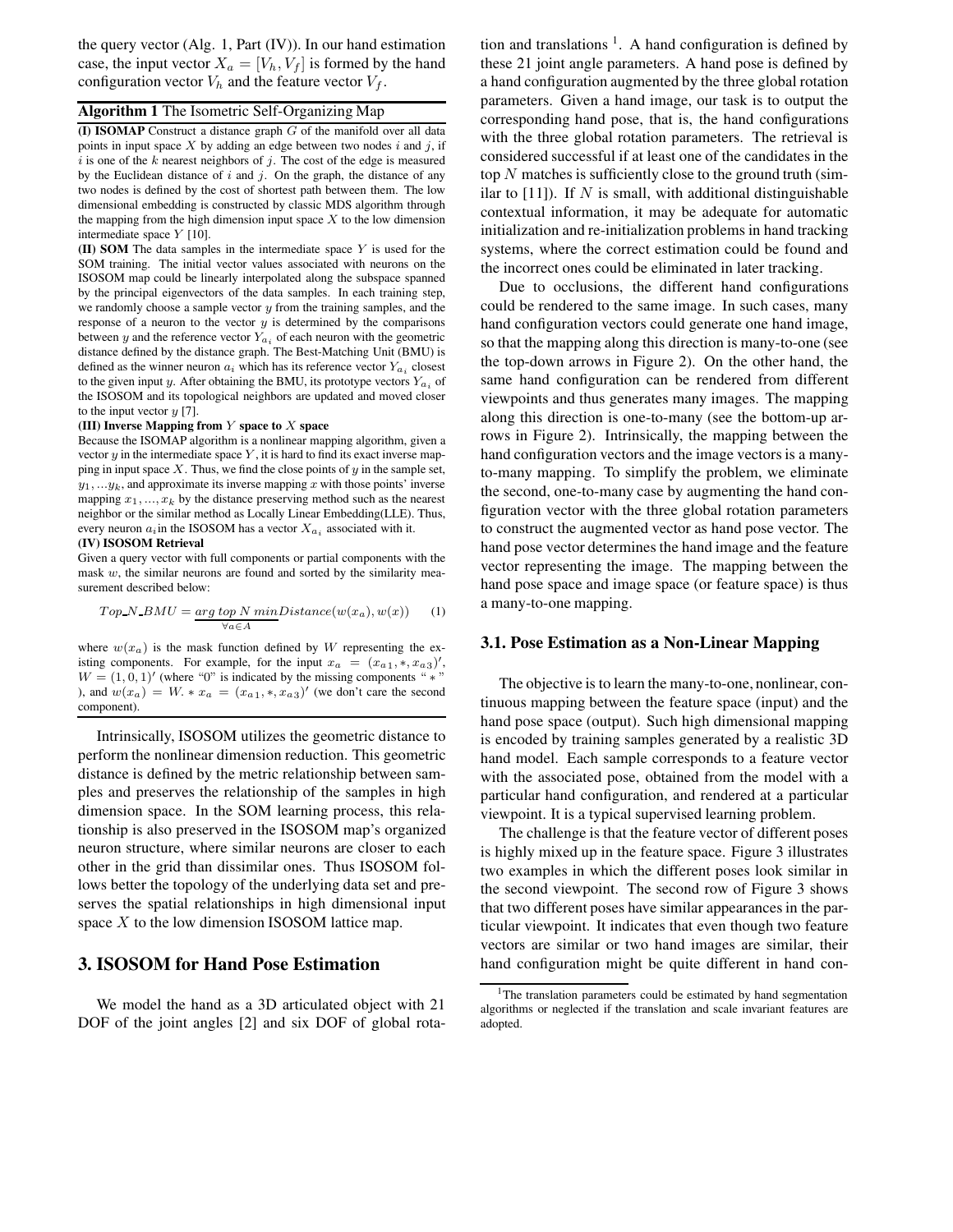

**Figure 2. High dimension nonlinear mapping**



**Figure 3. The similar appearances (second row) of two sets of different hand poses**

figuration space. If we just cluster the features in the feature space with traditional methods, it is difficult to retrieve the corresponding hand pose vector in the hand pose space. We thus convert the original supervised learning problem to an unsupervised learning problem by constructing the large vector,  $x = [V_h, V_f]$ , which consists of both feature vectors  $V_f$  and their corresponding hand pose vectors  $V_h$ . The bottom part of Figure 1 gives a description of such operation. In the ISOSOM input space  $X$ , the similar feature vectors with the different poses are separated by hand pose vector and not be mixed-up anymore. Then we train the ISOSOM to encode the nonlinear mapping between feature space and the hand configuration space.

During the retrieval, the feature vector is calculated for a given input hand image. Using a mask to handle the missing

hand pose components, the similarities of the feature vector with all feature vectors associated with the ISOSOM neurons are measured. The top *N* hand pose candidates associated with the neurons are retrieved and the confidences are measured by the error measurement. Because the mapping from the feature space to the hand pose space is a one-tomany mapping, one feature vector could have several possible hand pose candidates, which is desirable since it reflects the intrinsic nature of the mapping.

### **4. Depth Edges and Shape Context Descriptor**

The performance of a pose estimation system depends heavily on the choice of features. Hand shape descriptors (such as shape context or Fourier descriptors) have been commonly used in current systems, rather than color or texture features, which are not very distinctive for different poses and thus have limited discriminability ability power.

A key limitation of current approaches is hand shape acquisition. Most techniques are based on intensity edge detectors (using, for example, the Canny operator), which fail to capture important shape boundaries along the hand due to low intensity variation across skin-color regions. In addition, intensity edges include many unwanted edges due to background clutter and texture (such as wrinkles and nails).

Rather than using intensity edge detectors for hand shape acquisition, we adopt a 2.5D hand representation, detecting edges only at depth discontinuities. A natural way to detect depth edges is to first reconstruct the scene (using stereo algorithms) and then look for discontinuities. However, 3D estimation algorithms are limited to produce accurate results exactly at depth discontinuities, due to occlusions and violation of smoothness constraints.

We use the recent method of Raskar et al. [8] to bypass scene reconstruction and detect depth edges directly. We rely on a multi-flash camera with flashes strategically positioned to cast shadows along depth discontinuities. This allow us to reliably acquire hand shape (including internal finger edges), while considerably reducing background clutter.

Feris et al. [9] demonstrated the important use of depth edges on the problem of fingerspelling recognition. They show that that depth discontinuities may be used as a signature to reliably discriminate among complex hand configurations in the American Sign Language alphabet. Figure 4 compares hand shape acquisition based on depth edges and intensity edges. In Figure 5, we show the comparison of our detected hand depth edges and the rendered 3D model edges, which are very similar.

Shape context [12], a translation invariant shape descriptor, gives the one-to-one correspondence for the sample points in two shapes, provides the transformations from one shape to another, and measures the similarity between shapes. We adopt the variant version of shape context,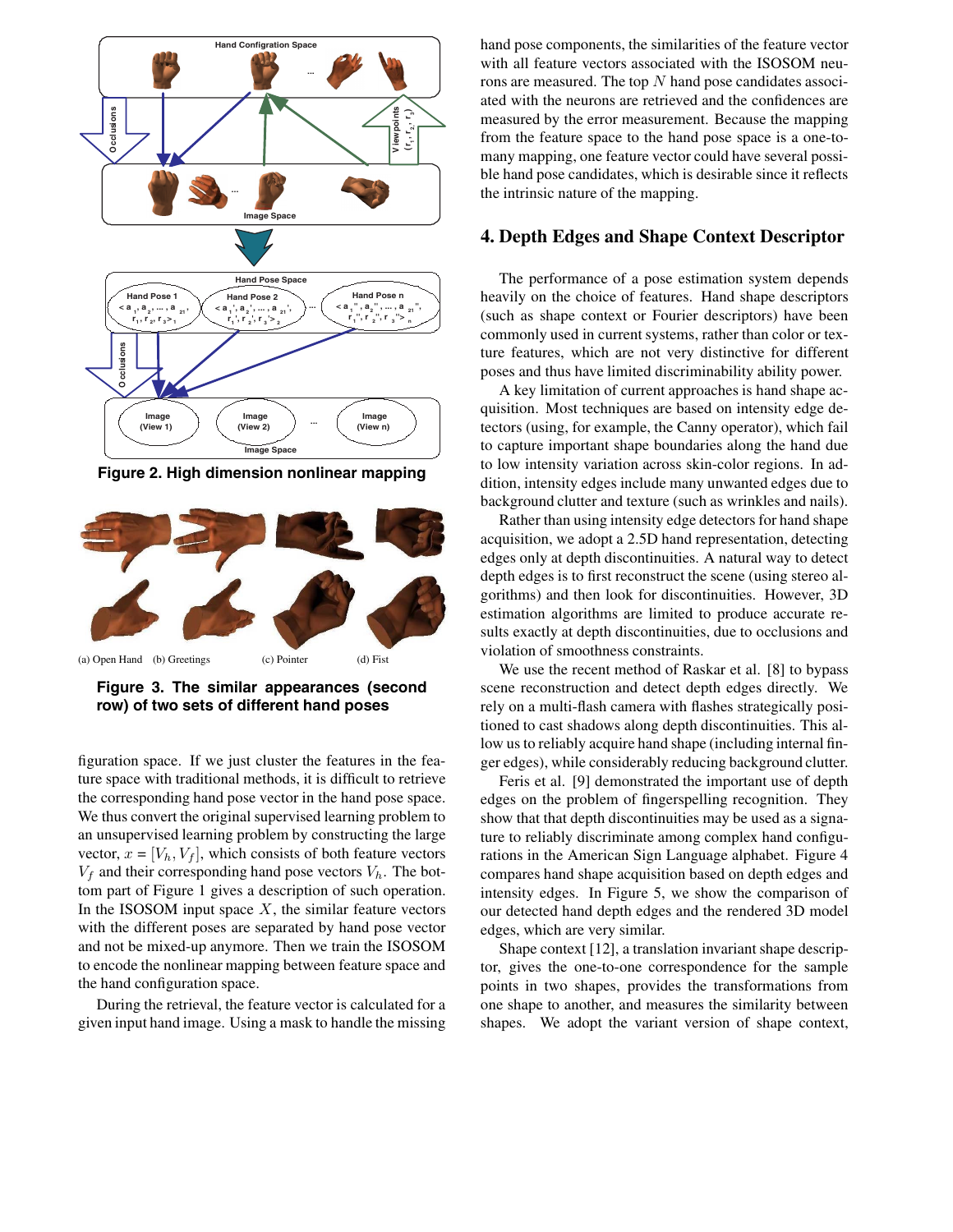

(a) Original image (b) Canny (Thre. =1) (c) Canny (Thre.=0.3) (e) Depth edges

### **Figure 4. Canny edge and Depth edge**



(a) Original image (b) Depth edges (c) Synthesis model (d) Synthesis edge

**Figure 5. Real images and their models**

which is described in [9]. It is modified for scale invariance, and uses a 256-dimension feature vector to represent the shape.

### **5. Experimental Results**

Our synthesis database contains 15 commonly used hand gestures. These 15 gestures are defined at the semantic level. For each hand gesture, 16 hand configurations, which are created by adding a small turbulence to the basic hand configuration, are rended in 81 viewpoints sampled uniformly from the surface of the 3D view sphere, which represents the global rotation of the hand with respect to the camera. Overall, we generate a database containing 19440 synthetic images. For each hand configuration, 48 joint angle parameters are saved as the joint angle vectors, which are 3 rotation parameters for the hand, 9 parameters (3 rotation parameters for 3 joints respectively) for each finger and thumb. In addition to the 3 global rotation parameters of the camera, the hand pose vector is composed of these 51 parameters.

We collect a real hand image dataset with the similar 15 hand gestures in 10 different viewpoints, which are approximately sampled uniformly from the surface of the 3D view sphere. We capture  $1 \sim 2$  sets of images for each pose. The real hand image database totally contains 226 cases. We label the pseudo-ground truth for each hand image by manually identifying the similar images in the synthesis database and assigning its hand pose parameters to the real image. The real hand images are captured with several kinds of backgrounds, some of them contains similar skin color and clutter.

| Table T. The correct match rates |        |            |               |
|----------------------------------|--------|------------|---------------|
| Number                           | IR.    | <b>SOM</b> | <b>ISOSOM</b> |
| Top 40                           | 44.25% | 62.39%     | 65.93%        |
| Top 80                           | 55.75% | 72.12%     | 77.43%        |
| <b>Top 120</b>                   | 64.60% | 78.76%     | 85.40%        |
| <b>Top 160</b>                   | 70.80% | 80.09%     | 88.50%        |
| <b>Top 200</b>                   | 76.99% | 81.86%     | 91.59%        |
| <b>Top 240</b>                   | 81.42% | 85.84%     | 92.48%        |
| <b>Top 280</b>                   | 82.30% | 87.17%     | 94.69%        |

**Table 1. The correct match rates**

In our experiments, we use depth edges and the variant of shape context descriptor (see [9] for details) to represent the given image. Each hand shape is represented by a 256 component vector. We define the correct match if the hand gesture of the real image is the same as one of the hand gestures in the top *N* retrieved images (with small changes in the hand configuration), and in addition, the three global hand rotation parameters (roll, pitch, yaw) of the test images are within the 40◦ range with respect to that retrieved hand image. Using the same criterion, we compare the performances of the hand pose estimation by the traditional image retrieval algorithm (IR), SOM and ISOSOM in Table 1. The IR is implemented by simply comparing the query image with each image in the synthesis dataset and retrieve the top *N* best match. The result shows that the correct match rate of the ISOSOM increases around 16*.*5% compared to IR, and increases around 5*.*6% compared to SOM. *N* is decided by the application requirements. In order to achieve more than 85% successful rate, IR requires retrieving more than 280 images which provide more than 280 hand pose possibilities. ISOSOM just requires less than half of that, and also has a higher precision rate. The ISOSOM with 1512 neurons needs 0.036 second to retrieve the top 400 images. It is more than 12 times faster than IR, which needs 0.453 seconds. The ISOSOM retrieval results are shown in Figure 6. The first image in the first row is the query image. The second image in the first row is the model generated